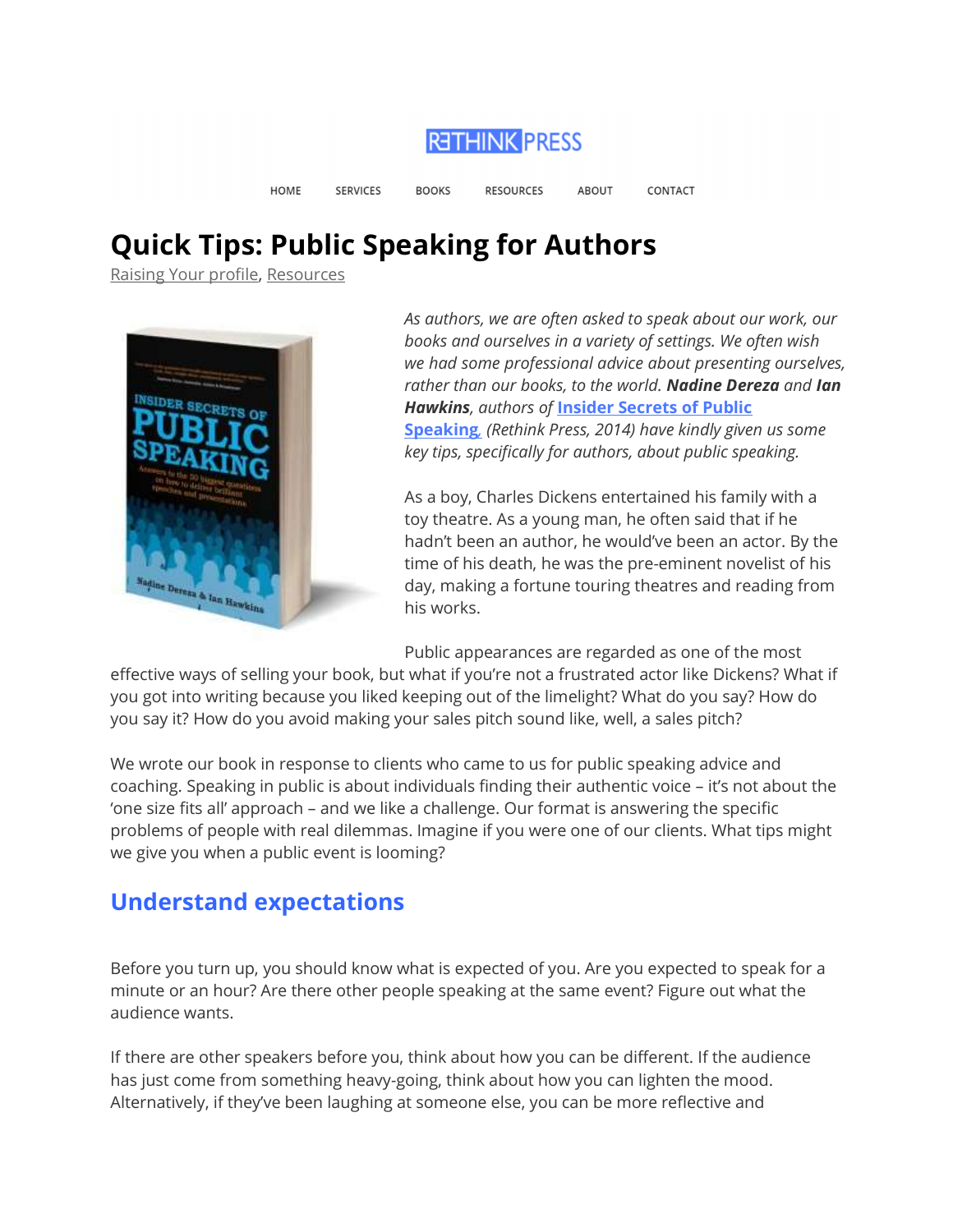thoughtful. Always stick to time limits – ask the event organiser to give a clear signal when you should be wrapping up.

#### What to say

One of the quickest ways to build a speech is to answer the questions you are often asked. Why did you write the book? How long did it take? How did it change from the original idea to finished product? We've seen professional speakers adopt this approach, and it's effective: you can change the mood, shorten or lengthen your answers according to your time slot, and it creates the feeling of dialogue. If you really don't want to be alone onstage, consider having your appearance moderated by someone else until you have more confidence. They will introduce you, feed you questions, and be responsible for keeping the session together. They can even field questions from the floor. You won't have as much control over the event, but you will be free to be spontaneous.

## **Connection**

Audiences like to feel an authentic connection with a speaker. It doesn't matter where you are shy, bombastic, serious or naturally funny so long as the audience thinks they have seen the 'real you'.

Eye contact is very important: try to give all parts of the room equal attention. One particularly effective technique is to direct the end of a sentence to one person in the audience. This 'anchors' your eye contact, and stops you looking like you're scanning the whole room.

If you are reading from your work, you risk losing the audience while your attention is focused on the page. To avoid this:

- Give a bit of exposition before you read: tell the audience where we are in the story, who the characters are, why we care about them (or not).
- Choose a short passage with a dramatic or intriguing twist, or one that ends on a good joke. Avoid an excerpt with too many characters or confusing action.
- Do edit your work for public reading Dickens did. Cut extraneous description or references the audience won't get.
- Use tone of voice and body language to differentiate between characters. You don't have to 'act', but it should be clear who is speaking (so you can cut 'he said', 'she said' etc.).
- Remember it's the first time your audience has heard this, so keep it lively. If you feel yourself getting bored of a particular passage, do a different one.